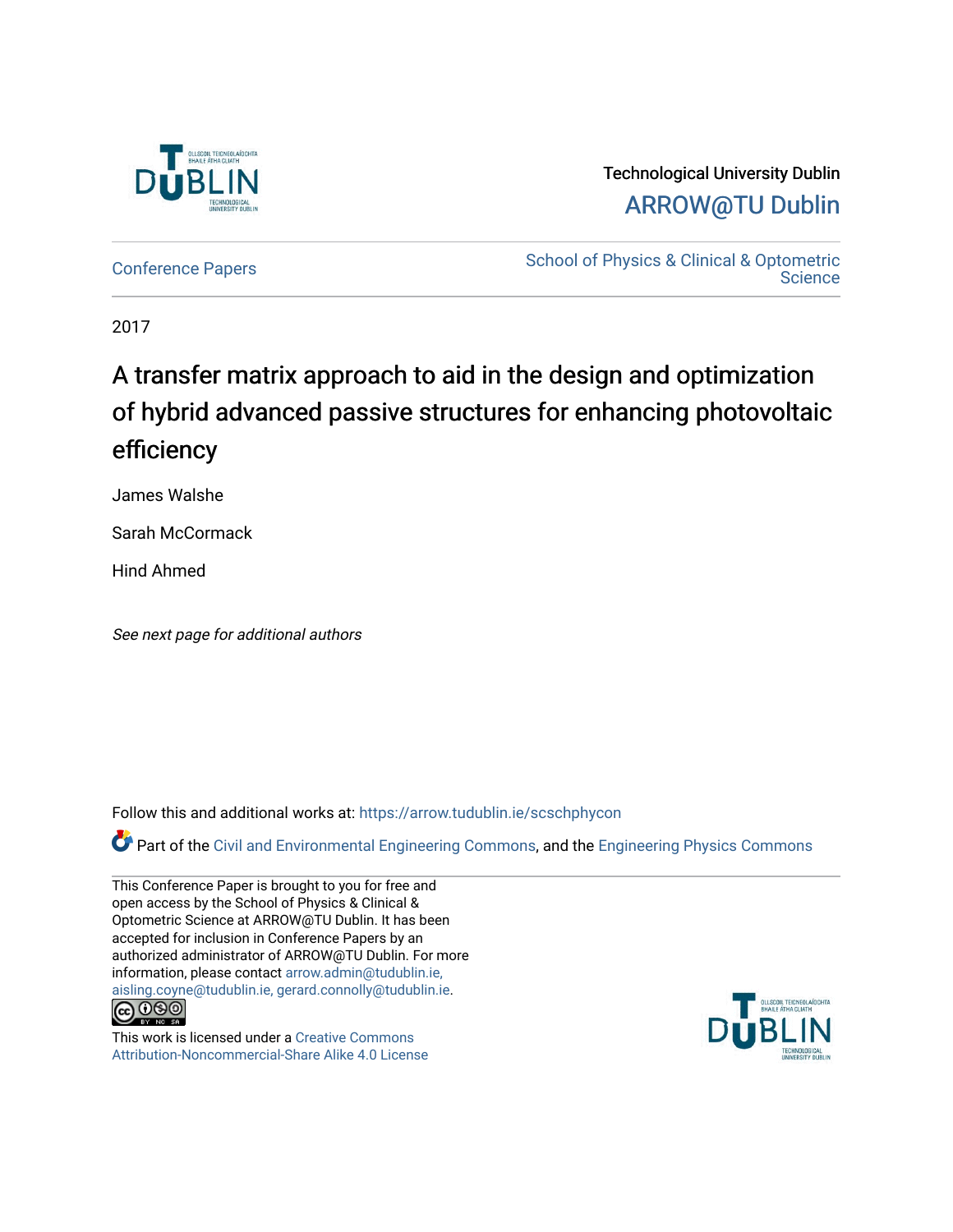## Authors

James Walshe, Sarah McCormack, Hind Ahmed, and John Doran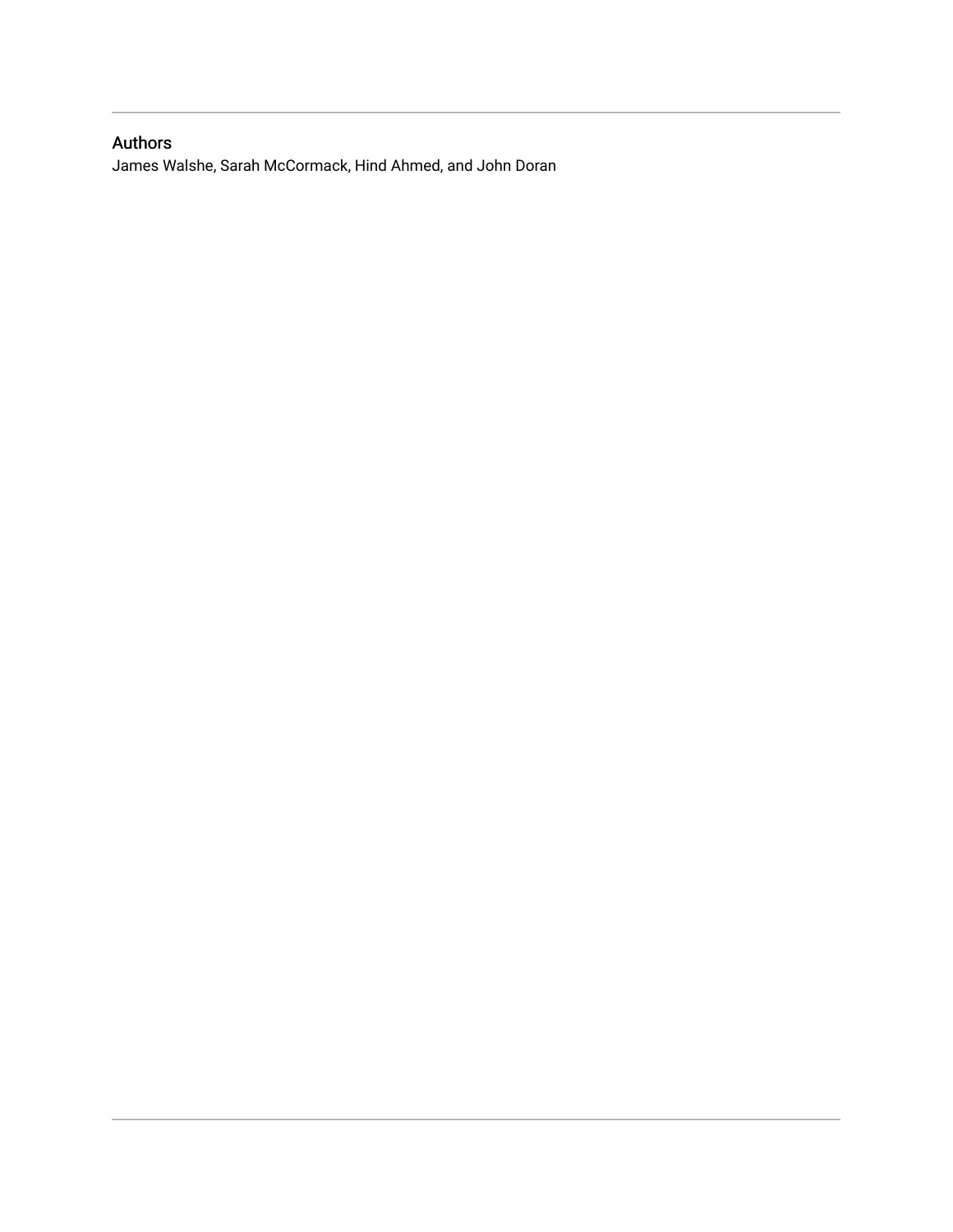See discussions, stats, and author profiles for this publication at: [https://www.researchgate.net/publication/326114434](https://www.researchgate.net/publication/326114434_Enhancing_Photovoltaics_Through_Novel_Polymer_Nanocompsite_Structures?enrichId=rgreq-e51b7e1df43582b9e4511e41f08613b1-XXX&enrichSource=Y292ZXJQYWdlOzMyNjExNDQzNDtBUzo2NTE1NjY3MzAxOTkwNDZAMTUzMjM1NzAyMjQzOA%3D%3D&el=1_x_2&_esc=publicationCoverPdf)

# [Enhancing Photovoltaics Through Novel Polymer Nanocompsite Structures](https://www.researchgate.net/publication/326114434_Enhancing_Photovoltaics_Through_Novel_Polymer_Nanocompsite_Structures?enrichId=rgreq-e51b7e1df43582b9e4511e41f08613b1-XXX&enrichSource=Y292ZXJQYWdlOzMyNjExNDQzNDtBUzo2NTE1NjY3MzAxOTkwNDZAMTUzMjM1NzAyMjQzOA%3D%3D&el=1_x_3&_esc=publicationCoverPdf)

**Conference Paper** · January 2017 DOI: 10.18086/swc.2017.20.12

| <b>CITATION</b> |                                               | <b>READS</b>                                  |  |
|-----------------|-----------------------------------------------|-----------------------------------------------|--|
| $\mathbf{1}$    |                                               | 100                                           |  |
| 4 authors:      |                                               |                                               |  |
|                 | James Walshe                                  | John Doran                                    |  |
|                 | Technological University Dublin - City Campus | Technological University Dublin - City Campus |  |
|                 | 14 PUBLICATIONS 88 CITATIONS                  | 81 PUBLICATIONS 697 CITATIONS                 |  |
|                 | SEE PROFILE                                   | <b>SEE PROFILE</b>                            |  |
|                 | <b>Hind Ahmed</b>                             | S.J. McCormack                                |  |
|                 | <b>Trinity College Dublin</b>                 | <b>Trinity College Dublin</b>                 |  |
|                 | 52 PUBLICATIONS 361 CITATIONS                 | 171 PUBLICATIONS 4,342 CITATIONS              |  |
|                 | <b>SEE PROFILE</b>                            | SEE PROFILE                                   |  |
|                 |                                               |                                               |  |
|                 |                                               |                                               |  |

**Some of the authors of this publication are also working on these related projects:**

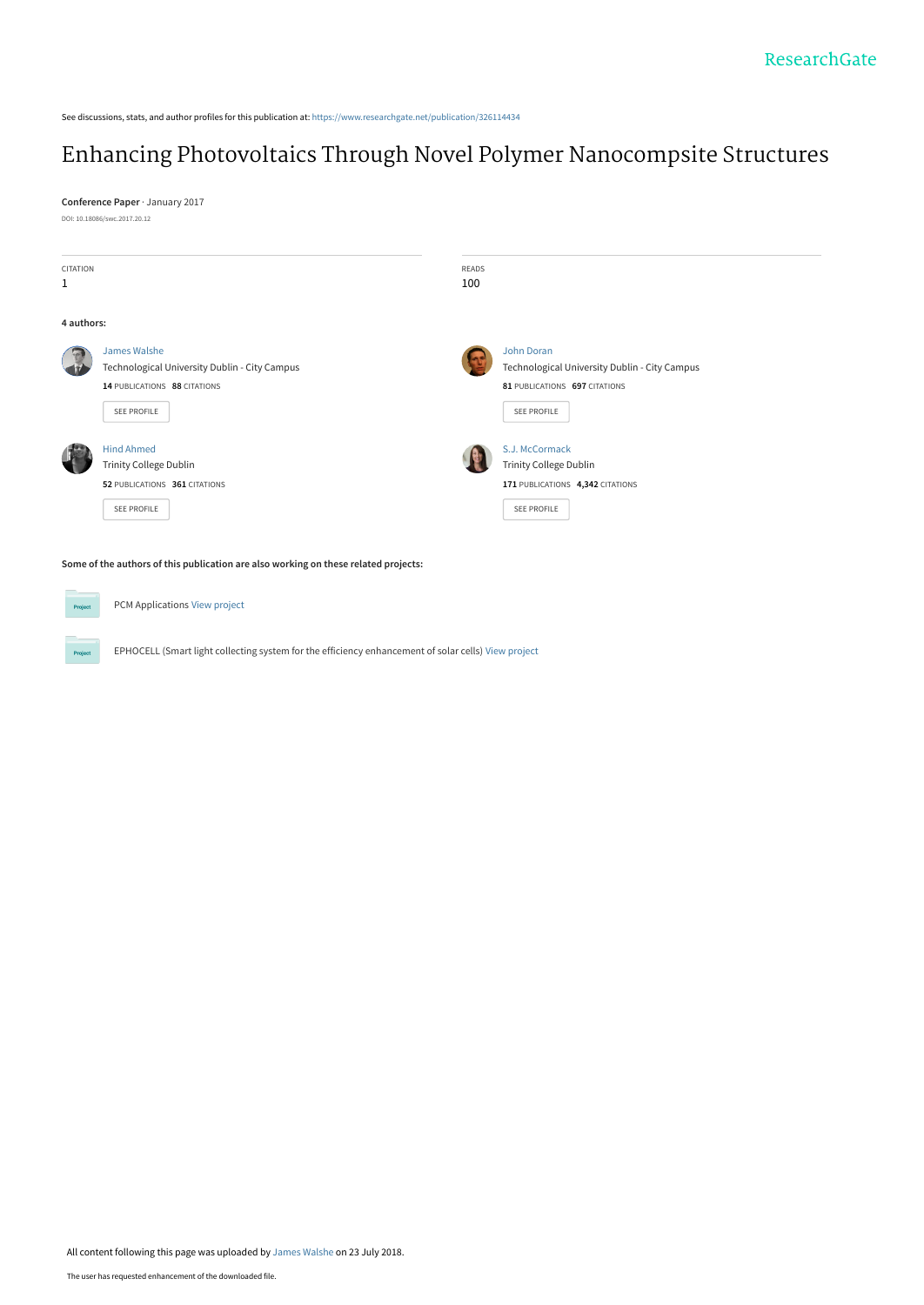### **A Transfer Matrix Approach to Aid in The Design and Optimization of Hybrid Advanced Passive Structures for Enhancing Photovoltaic Efficiency**

**James Walshe<sup>1</sup> , Sarah. J Mc Cormack<sup>2</sup> , Hind Ahmed<sup>2</sup> , John Doran<sup>1</sup>**

<sup>1</sup> Dublin Institute of Technology, Dublin (Ireland)

<sup>2</sup> Trinity College Dublin, Dublin (Ireland)

#### **Abstract**

The addition of a luminescent down-shifting (LDS) layer directly onto a photovoltaic (PV) cell introduces additional loss mechanisms within the system. The combination of non-ideal photo-luminescent materials encapsulated within a limited range of viable host materials, with the increased reflection losses arising from the newly created interface represent losses which must be overcome for LDS to offer an enhancement to the underlying cells efficiency. Exploiting the interaction between the highly enhanced electric fields established close to a metal nanoparticles (MNP's) surface is one route aimed at mitigating the poor optical properties of the luminophore-host combinations available. Alternative approaches, aimed at addressing the other loss mechanisms within such a system have gone relatively unexplored. Exploiting the non-ideal nature of the photo-luminescent materials available, offers a possibility of recycling the photons which previously did not undergo photoluminescence while also addressing the reflection losses through the inclusion of selectively reflecting optical structures. The hybrid device designs, incorporating single- and double layer- antireflection coatings composed of commonly available materials offer enhancements in the underlying PV cells performance of 8% - 30% depending upon the design criteria established. The transfer matrix approach adopted allowed the impact of individual design considerations on the reflection suppression capabilities of the structure, as well as their impact on the underlying cells efficiency to be readily determined.

*Keywords: Spectral losses, Photovoltaics, Photoluminescence, Plasmonics, Nanophotonic's, Optical modelling*

#### **1. Introduction**

Using luminescent materials to capture high energy photons, previously poorly utilized by a cell, and re-emit the energy at a longer wavelength, where a cell is more efficient, led to the development of luminescent down-shifting (LDS) layers as a potential solution to increase the efficiencies achievable by PVs (Strümpel et al. 2007; Klampaftis et al. 2009; Thomas, Wedding, and Martin 2012; Ahmed et al. 2013; Ahmed, Doran, and McCormack 2016; Ahmed, McCormack, and Doran 2016; de la Mora et al. 2017). The enhancement offered by LDS is limited by the optical properties (low luminescent quantum yield, re-absorption losses, fluorescent quenching, etc.) of the luminescent and encapsulating materials (Klampaftis et al. 2009; Rothemund 2014; Ahmed, McCormack, and Doran 2016; Ahmed et al. 2013; de la Mora et al. 2017).

Further enhancements in the short wavelength response of PV technologies can be enabled by exploiting the plasmonic interaction between a specific combination of metal (e.g. Ag) nanoparticles (NPs) and luminescent species. The highly localized electromagnetic fields established on a nanostructures surface, tailored through the structures morphology and size, allow the optical properties of luminescent species within the near fields to be augmented. Enhancements in the optical properties of luminescent materials, previously deemed non-viable for their inclusion in an LDS device due to their poor optical characteristics, has showcased the merits of including nanostructures within the encapsulating material (Smitha et al. 2008; Shen et al. 2009; Power 2011; Chen et al. 2013; Ahmed, McCormack, and Doran 2017; Rothemund et al. 2011). The wide range of synthesis routes, structure morphologies, and material combinations possible allows the optimization of such plasmonic enhanced luminescent down shifting (PLDS) designs.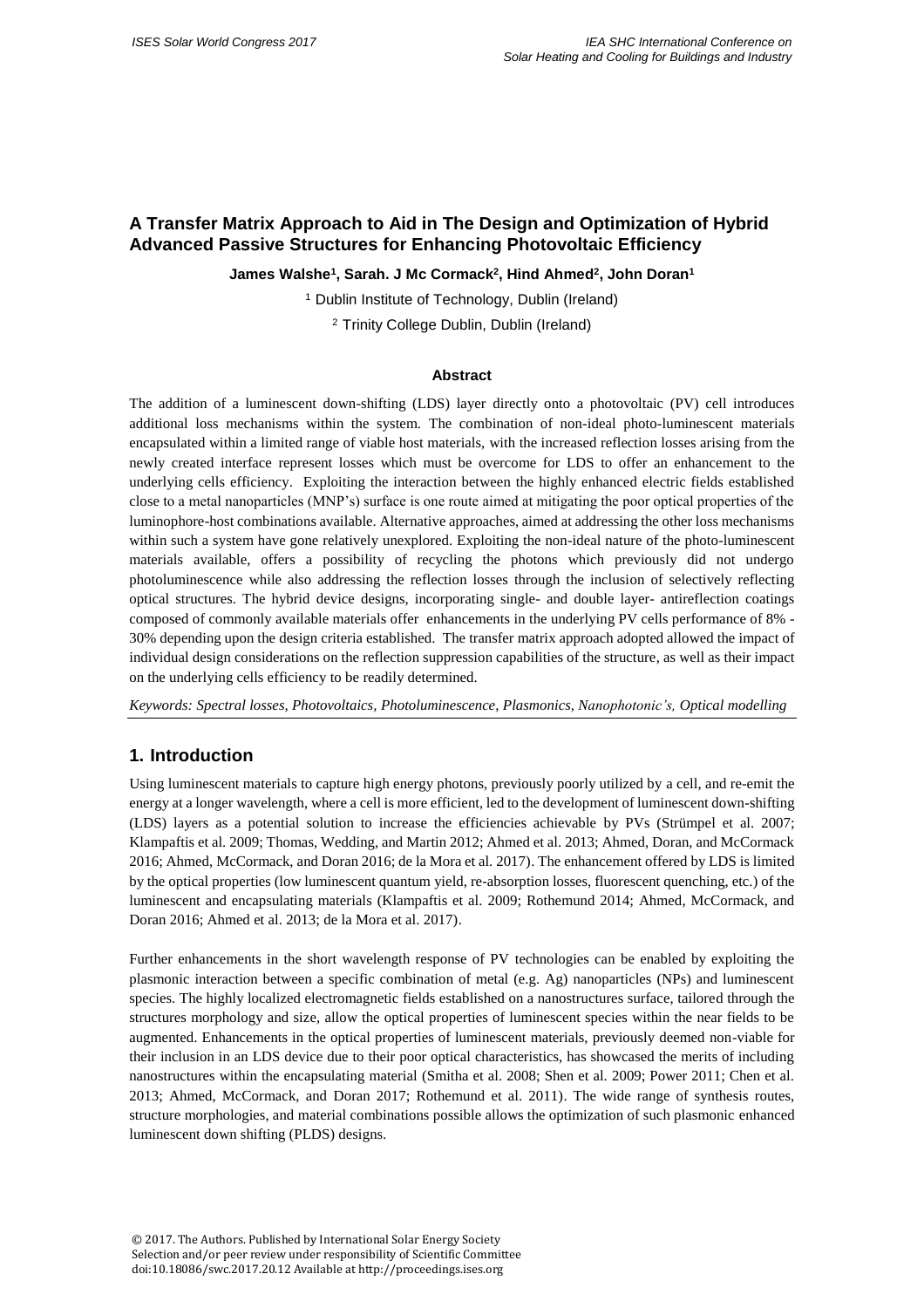The premise of using additional optical structures, which are selectively reflecting, would allow recycling the photons that did not previously interact with the luminescent species present within a PLDS layer. Increasing the probability of a photoluminescence event, mitigating some of the losses associated with the non-unity luminescent quantum yield of the luminophore, through the recycling of these photons. Exploiting the Stokes shift between absorption and emission peaks of a luminescent species pushes the boundaries of the enhancement attainable with a conventional PLDS approach. The optical structures consisting of a series of 'anti-reflection' type coatings would permit a high reflectivity of photons within a luminophores absorption range, a moderately low reflectivity across the remaining the response range being still present (Walshe et al. 2016).

The effect of the design of single- and double-layer reflecting structures, constructed using materials commonly used in the fabrication of antireflection coatings, on the performance of a mono-crystalline silicon (mc-Si) solar cell was theoretically evaluated. By adopting a transfer matrix approach, the effect of each design parameter was evaluated in terms of its impact on the underlying solar cells performance. The aim is to establish a set of initial design considerations that will allow for both the development of a prototype device and further refinement in the design of such devices. This can be achieved by employing the model developed i.e. using more complex structure designs, different luminescent species, different nanoparticle morphologies or a different underlying PV cell type.

#### **2. Structure Enhanced Luminescent Down-Shifting (SE-LDS)**

The addition of an LDS layer directly on top of a PV cell increases the number of loss mechanisms available within the system (Klampaftis et al. 2009; Rothemund 2014). The non-ideal optical properties of the luminescent materials available, coupled with losses introduced through the parasitic absorption and poor photo-stability of the encapsulating materials, will allow further design revisions (McKenna and Evans 2017; de la Mora et al. 2017; Mayr 2016; Klampaftis et al. 2009). The typically low refractive index  $(n = 1.5 - 2.2)$  of the host materials employed in LDS devices to date is introducing reflection losses from the LDS layers front surface (McKenna and Evans 2017). Structure-enhanced LDS (SE-LDS) devices (figure 1A) could be one such design option as it is allowing to recycle photons and, also, minimizing the surface reflection losses introduced through the addition of the LDS layer.



**Figure 1:** (A) Structure-enhanced (SE) device design concept consisting of three primary components (1) a photovoltaic cell, (2) a transparent matrix encapsulating either a luminescent material (B) or a combination of a luminescent material and metal nanoparticle and (3) a selectively reflecting coating with a reflection profile similar to that presented in (D). The selectivity of the reflecting structures can allows for recycling the photons lying within the encapsulated luminophore's absorption band  $(\lambda_A)$ . This allows more photons to be shifted to higher wavelengths  $(\lambda_A)$  where the cells spectral response (SR) is greater (C)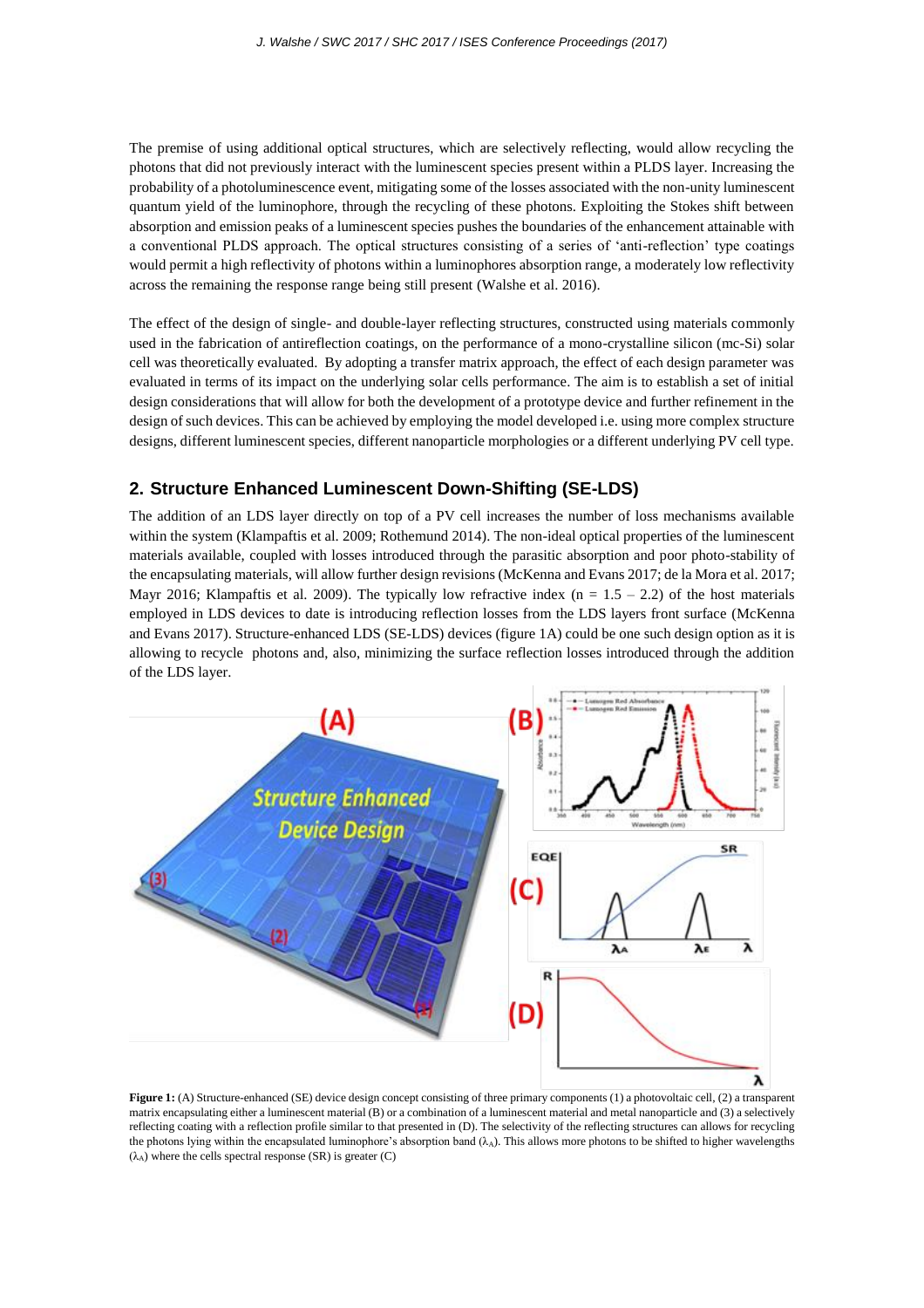The combination of a relatively small Stokes shift and the sub-unitary LQY are pushing for exploring more energy efficient architectures and novel design considerations. Through selectively designing the reflecting structures (similar to ARC's) a graded reflectivity profile (figure 1D) can be generated allowing for the recylcing of photons, which previously did not get a chance to undergo photoluminescence.

Utilising the formation of highly localized electromagnetic (EM) fields established within metal nanostructure vicinity further mitigates the loss mechanisms inherent within their electronic structure. Incorporating metal nanostructures within the transparent host media offers the capability of augmenting the luminophores optical properties through careful control of the nanostructures composition, morphology, physiochemical characteristics and size (Stalmashonak, Seifert, and Abdolvand 2013; Wiley et al. 2006; Ahmed, McCormack, and Doran 2017; Ahmed, Doran, and McCormack 2016; Zimbone et al. 2015; Power 2011; Smitha et al. 2008). Combining the PLDS approach with the structural enhanced element proposed here could allow for further enhancements in the cell performance.

#### **3. Transfer Matrix Model**

The propagation of light through a multi-layered structure, consisting of a series of thin dielectric media, with the variation between the refractive indices of subsequent layers varying significantly can be evaluated using a Transfer matrix model (TMM)(L, Matthew, and S 2007; Sánchez-Soto et al. 2012; Sahouane and Zerga 2014; Shabat and Ubeid 2014; Saylan et al. 2015; Shabat, El-Amassi, and Schaadt 2016; Sikder and Zaman 2016; Hamouche, Shabat, and Schaadt 2017). The TMM utilizes Maxwell's equations to connect the electric and magnetic field components across an existing boundary between two different isotropic dielectric media, allowing the interaction of the incident light with a single layer to be represented as a  $2x2$  transfer matrix (L, Matthew, and S 2007; Sánchez-Soto et al. 2012; Sahouane and Zerga 2014; Shabat and Ubeid 2014; Saylan et al. 2015; Shabat, El-Amassi, and Schaadt 2016; Sikder and Zaman 2016; Hamouche, Shabat, and Schaadt 2017). Extending this process to a multilayer structure is carried out through the determination of the matrix of each individual layer, with the overall systems matrix being the product of the individual layers matrices. The overall structures matrix is then converted back into transmission and reflection amplitude coefficients, allowing the resulting reflection, absorption and transmission spectra for complex multilayer structures to be readily determined.

#### **4. Design Considerations**

The wide range of ARC architectures, the different types of luminophore available and the tuneability of nanostructures granted by the numerous synthesis routes available allows for a large number of design considerations. To prove the viability of the SE-LDS concept only the simplest of structure designs were considered, consisting of single- and two-layer 'Bragg' structures. Here, the effect of the structures design and the numerous design parameters that are available were investigated using the transfer matrix approach. Two initial designs were selected for SE-LDS mc-Si devices (figure 2).



**Figure 2:** Initial designs for a structure-enhanced luminescent down-shifting (SE-LDS) mc-Si device with the selectively reflecting 'Bragg' structure situated (A) below the LDS layer and (B) above the LDS layer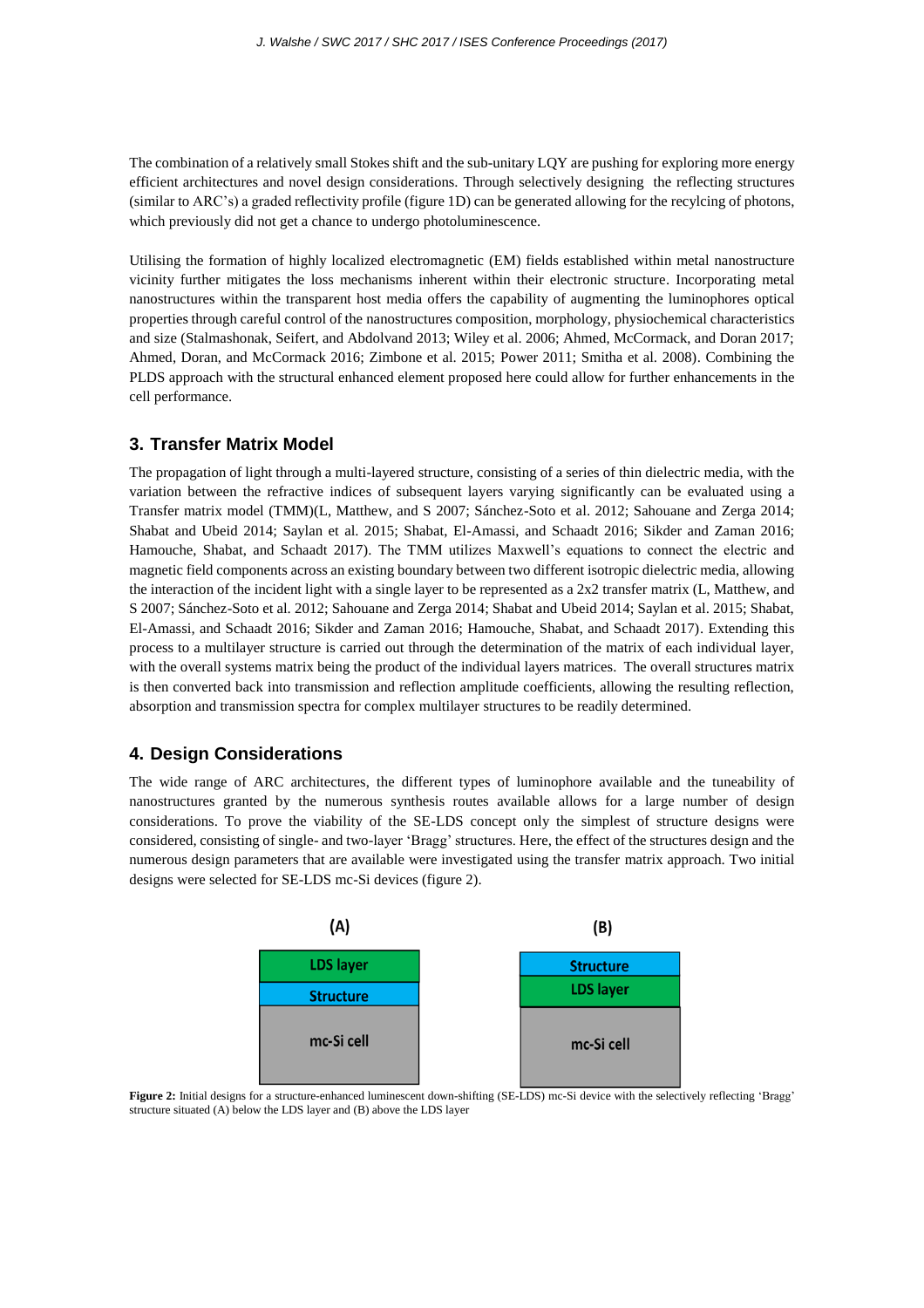Anti-reflection coatings (ARC's) can consist of a single layer or multilayer structure, with multilayer coatings offering the possibility of a greatly reduced broadband reflectance at one or more reflectance minima. Selectively reflecting structures were designed using both single and two layer ARC's to produce maximum reflection suppression at a series of wavelengths across the spectral range investigated (300nm – 1100nm), allowing the optimal materials and corresponding thicknesses to be determined for each structure investigated. Based upon the idealised refractive indices for both single and two layer ARC type structures, a range of suitable materials whose refractive indices lay both above and below the ideal values were considered. The materials utilized in the study outlined in table 1.

*Table 1:* List of the materials used to design structure enhanced elements (Green and Keevers 1995; Raut et al. 2011; 'SOPRA materials database' 2017; Polyanskiy 2017)

| <b>Single layer</b>        | <b>Two layers</b>                       |
|----------------------------|-----------------------------------------|
| $MgF_2$                    | $MgF_2-SiO$                             |
| SiO                        | $MgF_2$ -CeO <sub>2</sub>               |
| CeO <sub>2</sub>           | $MgF_2-ZnS$                             |
| ZnS                        | $SiO2-Si3N4$                            |
| <i><u><b>Ideal</b></u></i> | $MgF_2$ -Ta <sub>2</sub> O <sub>5</sub> |
|                            | $MgF_2$ -TiO <sub>2</sub>               |
|                            | <i><u><b>Ideal</b></u></i>              |

To develop a deep understanding of the effect of the individual optical parameters (structure composition and design, dispersive media, optically thick layers, non-homogenous media etc.) of the system, the study was separated into components of increasing complexity. Adding each new element individually allowed monitoring the effect of the reflection suppression capabilities of an array of different structure enahcned (SE) designs and the impact of SE when are incorporated in the architecture of a silicon based device. Refining the optical properties of such structures can lead to viable structural and material configurations for the architectures of the SE-LDS (or PLDS) devices. As an initial approximation, all media are represented as being non-dispersive and homogeneous, with the optical properties of a layer being quantified by a single value of the refractive index and of the thickness.

#### **5. Structure Enhanced (SE) Luminescent Down-Shifting (LDS) Devices**

The single layer (SL) antireflection (AR) structures, comprising of the materials previously employed in two different design configurations, highlighted the ability of such simple structures to offer significant enhancements in the underlying cells performance (figure 3). Placing the AR structures below an LDS layer resulted in the greatest enhancement in device performance, with an 8% - 18% improvement in overall device achieved performance (figure 3A). The only instance in which a decrease in performance was observed was when the design included MgF<sub>2</sub>. The MgF<sub>2</sub> refractive index is lower than the represented LDS layer, mitigating the  $\pi$  phase shift occurring when the  $n1 < n2 < n3$  condition if fulfilled.

Through careful control of the AR structures composition and design, the enhancement factor can be maximised, with the maximum performance occurring for structures designed to suppress reflections at 600 nm - 650 nm. Reducing the thickness of the LDS had little effect on the enhancement offered by the addition of such structures to a LDS equipped device, leading to a 0.1% - 0.4% variation in the enhancement.

Considering the AR structure above an LDS layer resulted in a decrease in the overall device performance (figure 3B). As the light propagates from a media of lower refractive index to one with a higher index, it undergoes an  $180<sup>0</sup>$  phase shift at the interface. This condition is only fulfilled for the structure design incorporating the material  $MgF<sub>2</sub>$  (figure 3B). Without the fulfilment of this condition the waves reflected from the two interfaces within such a system don't produce destructive interference but rather a collective of both constructive and destructive interference. The remaining materials employed possessed a refractive index larger than the polymer (PMMA) used to represent the LDS layer throughout the study. Decreasing the thickness of the LDS layer from 90 μm to 9 μm reduced the decrease in device performance for the majority of designs investigated (figure 3B) with values between 1% and 3%.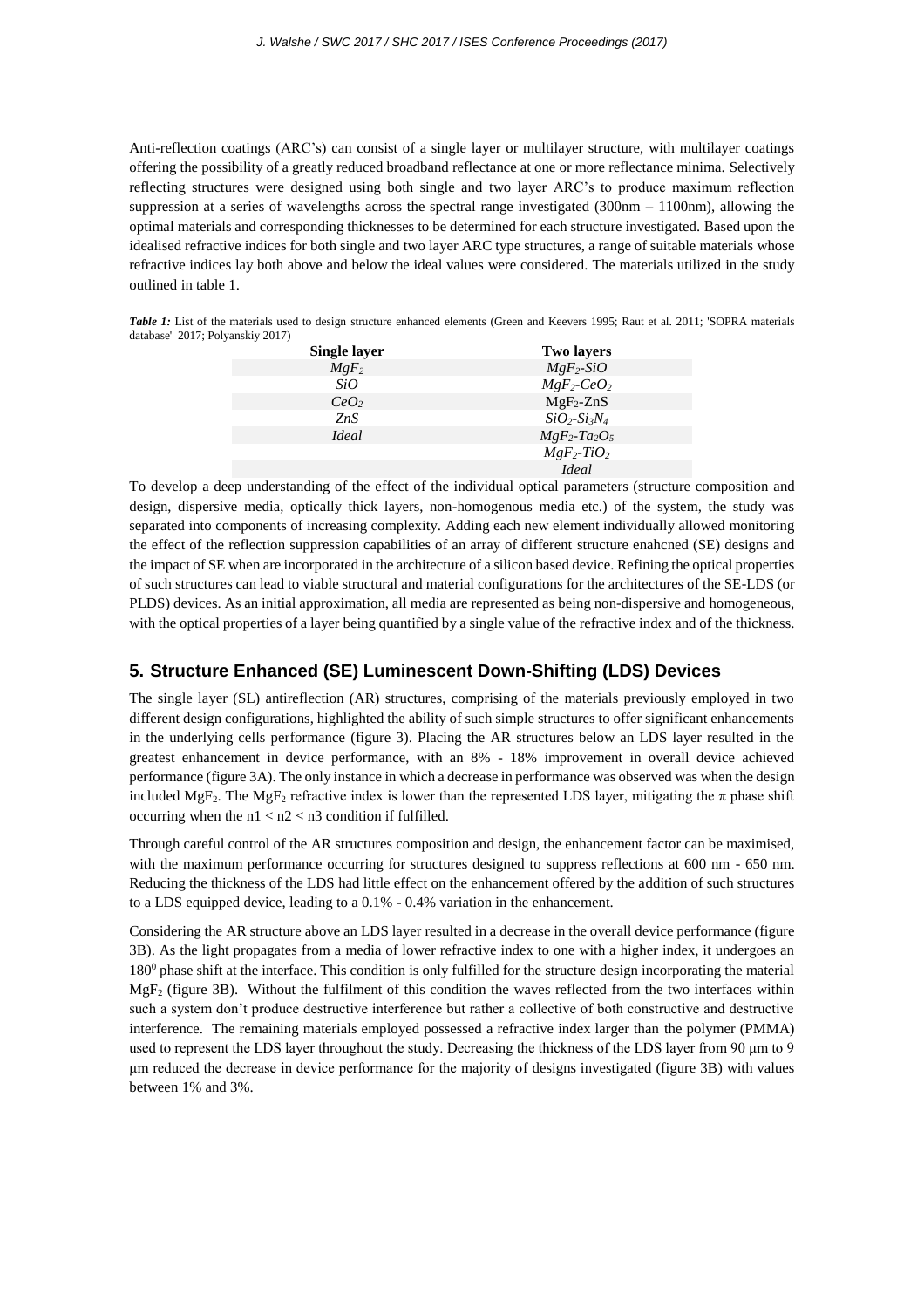

**Figure 3:** Average percentage (%) increase in the performance of mc-Si when fitted with two different structure enhanced LDS designs: (A)antireflection single-layer structure deposited directly below an LDS layer and (B) the antireflection single-layer structure deposited above. In all cases, the optical properties of the LDS layer were considered to be the optical properties of the polymer matrix material (PMMA), with two different layer thicknesses (90 μm and 9 μm). The variation in the levels of enhancement reported for each material is due to the variation in the wavelength at which the structures were designed to suppress reflection  $(\lambda 0)$ . Schematics of the design under consideration are included in the figure for each case.

Increasing to two the number of layers comprising the AR structure offered an even greater degree of enhancement in device performance (figure 4). The same trend for both initial outlined designs was reported. Placing the AR structure above the LDS layer results in a decrease in the mc-Si performance with values between 5% and 20% (figure 4). Initially, the SE devices designs that incorporated a selectively reflecting structure directly above the LDS layer (figure 3B and figure 4B) have shown no merit in enhancing the mc-Si cells performance and, consequently, they could be non-viable options.

Housing the AR structure between the LDS layer and mc-Si cell led to enhancements of 10% -24% in the cells energy conversion efficiency (figure 4A). Irrespective of the material combination employed in the device design, the cells performance was increased by 10% (figure 4). Fine-tuning of the design parameters facilitates enhancements on the order of 24%, a slight increase from the increase in performance being reported for singlelayer structure designs (figure 3). Reducing the LDS layers thickness produces an increase in the enhancement offered by the structures in figure 24A with values between 2% - 4%.

Fabricating a SE device such that the AR component is located between the LDS layer and underlying PV cell shows the premise to deliver a significant enhancement to the PV cells conversion efficiency (figures 3A & 4A). In reality, the design process of the AR structures should contain a cost analysis element, whereby the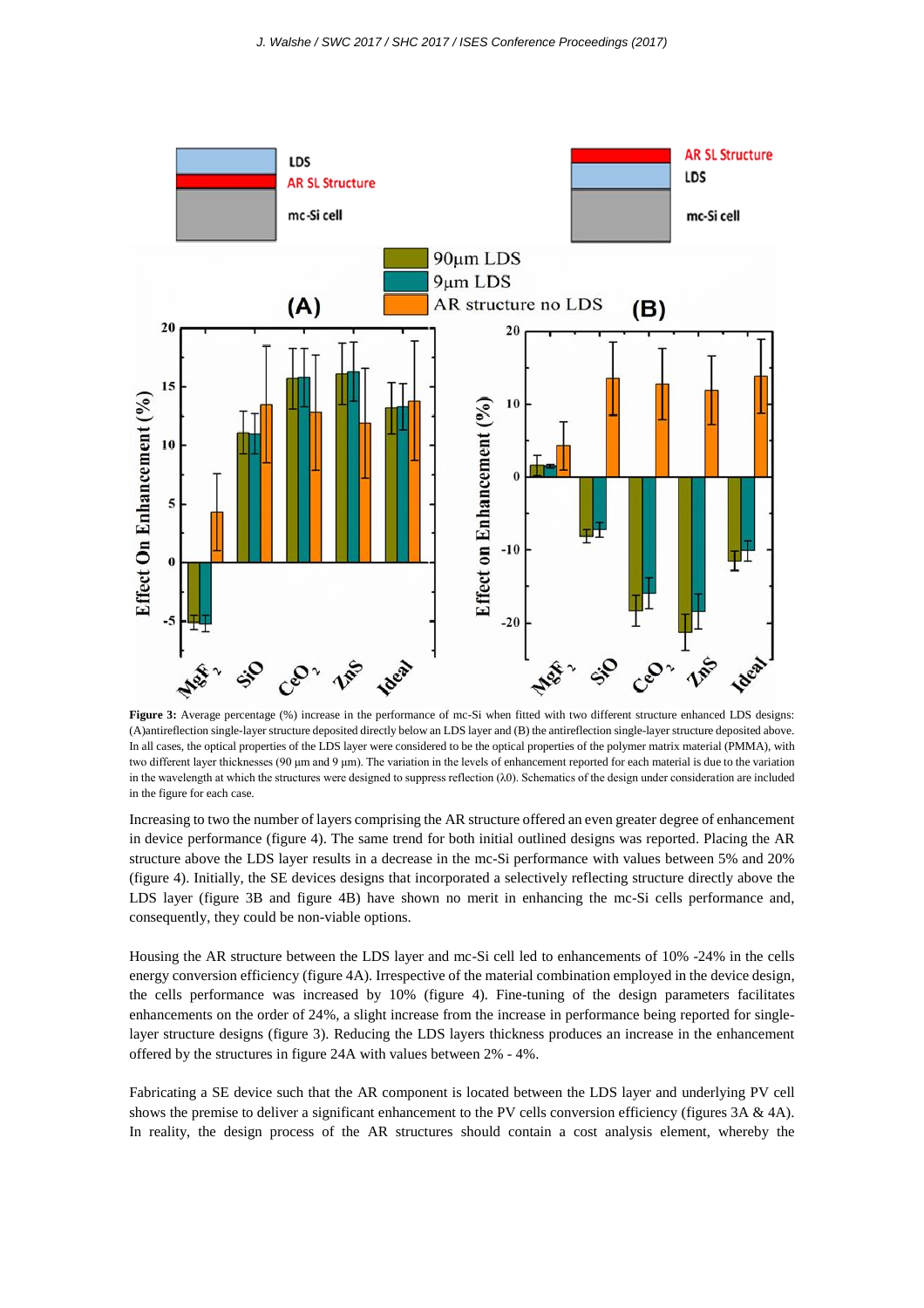

advancement in the performance enhancement will need to be weighed against the cost of increasing the structures complexity.

**Figure 4:** Average percentage (%) increase in the performance of mc-Si when fitted with two different structure-enhanced LDS designs: (A) antireflection bi-layer structure deposited directly below an LDS layer and (B) the antireflection bi-layer structure deposited above. The LDS layer in all cases have the optical properties of the commonly used polymer matrix material (PMMA) with two different layer thickness (90 μm and 9 μm). The variation in the levels of enhancement reported for each material is due to the variation in the wavelength at which the structures were designed to suppress reflection  $(\lambda_0)$ . Schematics of the design under consideration are included in the figure for each case.

#### **6. Conclusion**

The premise of exploiting the incorporation of novel optical structures into the architecture of a mc-Si solar cell has been established using a TMM model. The structure designs considered highlighted their capacity to mitigate some of the loss mechanisms inherent in LDS and PLDS device designs. By careful selection of the design materials and the tolerance granted over their fabrication, the structures could offer potential device enhancements of 8% - 30% irrespective of photo-luminescent or metal nanostructure interactions. The transfer matrix approach adopted could potentially allow the design process to be automated and optimized for a given set of input criteria i.e. structure architecture, nanostructure and luminophore combination, as well as for the photovoltaic generation upon which the architecture is based. Refinements in the model investigated through experimental fabrication and characterization of such devices would help to establish a deeper understanding of the optical interactions within each component of the design.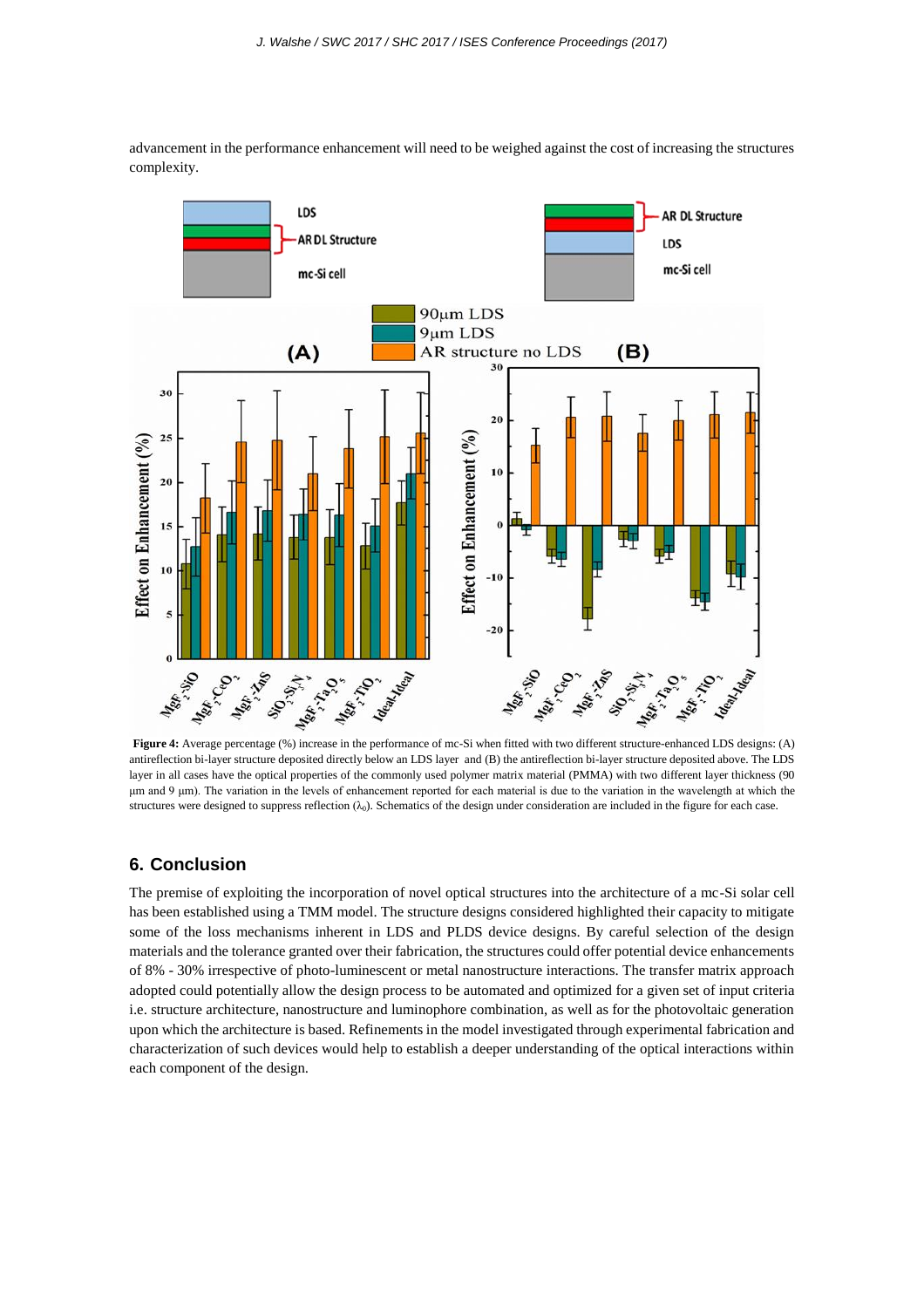#### **7. Acknowledgements**

The authors would like to acknowledge the support of Dublin Institute of Technology for the funding received under the Fiosragih scholarship program and the availability of their support and facilities during the course of the research. This research was carried out as a collaborative effort between DIT and Trinity Colleague Dublin, under the solar energy applications group (SEAG).

#### **8. References**

Ahmed, H., J. Doran, and S. J. McCormack. 2016. 'Increased short-circuit current density and external quantum efficiency of silicon and dye sensitised solar cells through plasmonic luminescent down-shifting layers', *Solar Energy*, 126: 146-55.

Ahmed, H., S. J. McCormack, and J. Doran. 2016. 'External Quantum Efficiency Improvement with Luminescent Downshifting Layers: Experimental and Modelling', *International Journal of Spectroscopy*: 7.

Ahmed, H. et al 2017. 'Plasmonic luminescent down shifting layers for the enhancement of CdTe mini modules performance', *Solar Energy*, 141: 242-48.

Ahmed, Hind A., James Walshe, Manus Kennedy, Thomas Confrey, John Doran, and Sarah J. McCormack. 2013. 'Enhancement in solar cell efficiency by luminescent down-shifting layers', *Advances in Energy Research*, 1: 117- 26.

Chen, Jiao, Yuhui Jin, Nenny Fahruddin, and Julia Xiaojun Zhao. 2013. 'Development of Gold Nanoparticle-Enhanced Fluorescent Nanocomposites', *Langmuir*, 29: 1584-91.

de la Mora, M. B., O. Amelines-Sarria, B. M. Monroy, C. D. Hernandez-Perez, and J. E. Lugo. 2017. 'Materials for downconversion in solar cells: Perspectives and challenges', *Solar Energy Materials and Solar Cells*, 165: 59- 71.

Green, M. A., and M. J. Keevers. 1995. 'OPTICAL-PROPERTIES OF INTRINSIC SILICON AT 300 K', *Progress in Photovoltaics*, 3: 189-92.

Hamouche, Houria, Mohammed M. Shabat, and Daniel M. Schaadt. 2017. 'Multilayer solar cell waveguide structures containing metamaterials', *Superlattices and Microstructures*, 101: 633-40.

Klampaftis, Efthymios, David Ross, Keith R. McIntosh, and Bryce S. Richards. 2009. 'Enhancing the performance of solar cells via luminescent down-shifting of the incident spectrum: A review', *Solar Energy Materials and Solar Cells*, 93: 1182-94.

L, Frank, Leno Matthew, and Leno S. 2007. *Introduction to optics* (Pearson Prentice Hall: Upper Saddle River, N.J).

Mayr, Torsten. 2016. 'Fluorescent Material Properites and Spectra. ', Applied Sensor Group: Institute of Analytical Chemistry at the Graz University of Technology in Austria, Accessed 2/6/17. http://www.fluorophores.tugraz.at/substance/868.

McKenna, Barry, and Rachel C. Evans. 2017. 'Towards Efficient Spectral Converters through Materials Design for Luminescent Solar Devices', *Advanced Materials*, 29: 1606491-n/a.

Polyanskiy, M. N. 2017. 'Refractive index database', Accessed 20/7/17. https://refractiveindex.info/cite.php.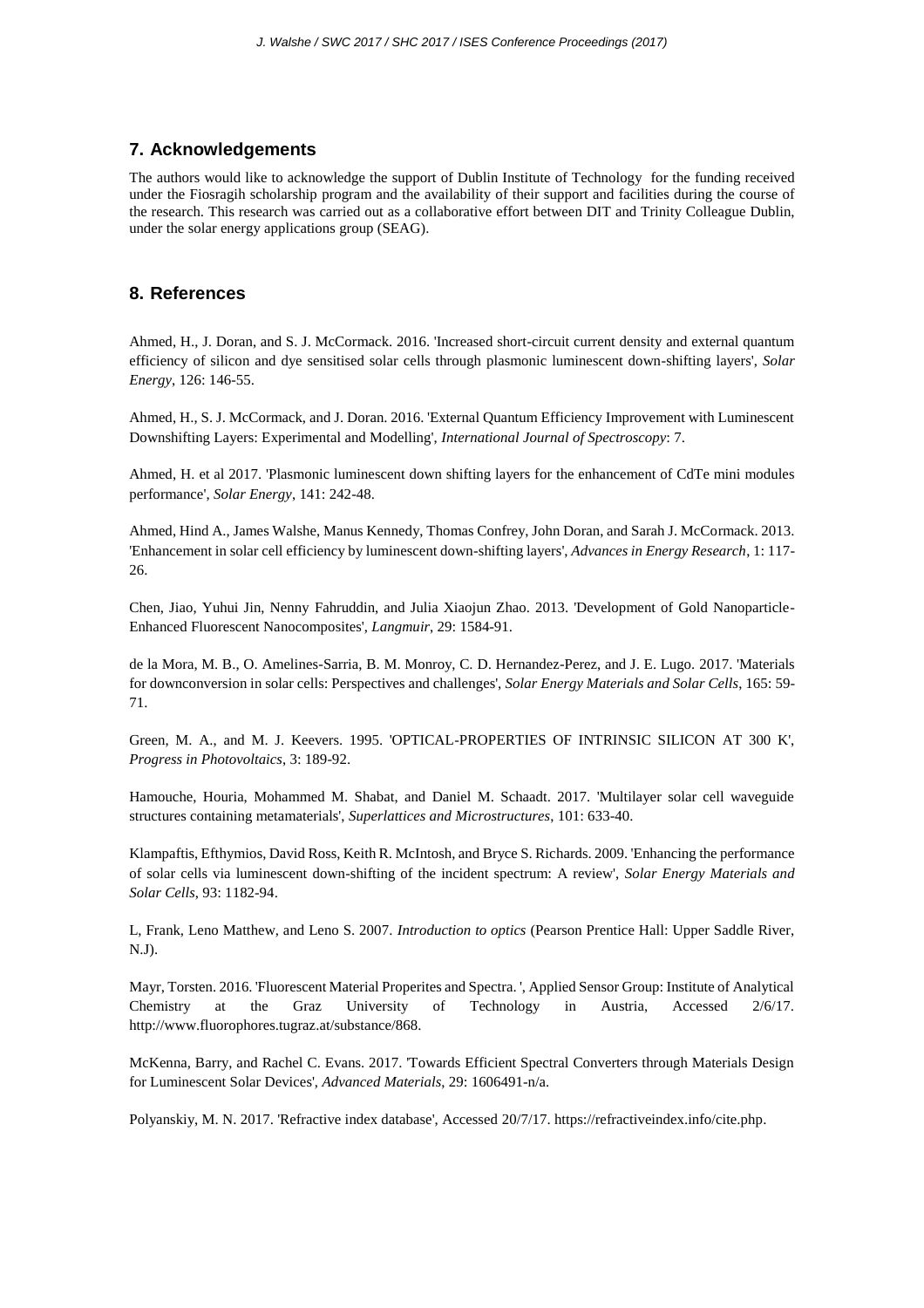Power, Aoife. 2011. 'The Preparation and Characterisation of Silver Nanomaterials and Their Application in Sensing Technique', Dublin Institute of Technology.

Raut, H. K., V. A. Ganesh, A. S. Nair, and S. Ramakrishna. 2011. 'Anti-reflective coatings: A critical, in-depth review', *Energy & Environmental Science*, 4: 3779-804.

Rothemund, R. 2014. 'Optical modelling of the external quantum efficiency of solar cells with luminescent downshifting layers', *Solar Energy Materials and Solar Cells*, 120, Part B: 616-21.

Rothemund, R., S. Kreuzer, T. Umundum, G. Meinhardt, T. Fromherz, and W. Jantsch. 2011. 'External quantum efficiency analysis of Si solar cells with II-VI nanocrystal luminescent down-shifting layers', *Energy Procedia*, 10: 83-87.

Sahouane, Nordine, and Abdellatif Zerga. 2014. 'Optimization of Antireflection Multilayer for Industrial Crystalline Silicon Solar Cells', *Energy Procedia*, 44: 118-25.

Sánchez-Soto, Luis L., Juan J. Monzón, Alberto G. Barriuso, and José F. Cariñena. 2012. 'The transfer matrix: A geometrical perspective', *Physics Reports*, 513: 191-227.

Saylan, Sueda, Timothy Milakovich, Sabina Abdul Hadi, Ammar Nayfeh, Eugene A. Fitzgerald, and Marcus S. Dahlem. 2015. 'Multilayer antireflection coating design for GaAs0.69P0.31/Si dual-junction solar cells', *Solar Energy*, 122: 76-86.

Shabat, Mohammed M., Dena M. El-Amassi, and Daniel M. Schaadt. 2016. 'Design and analysis of multilayer waveguides containing nanoparticles for solar cells', *Solar Energy*, 137: 409-12.

Shabat, Mohammed M., and Muin F. Ubeid. 2014. 'Antireflection Coating at Metamaterial Waveguide Structures for Solar Energy Applications', *Energy Procedia*, 50: 314-21.

Shen, Xiao Shuang, Guan Zhong Wang, Xun Hong, and Wei Zhu. 2009. 'Nanospheres of silver nanoparticles: agglomeration, surface morphology control and application as SERS substrates', *Physical Chemistry Chemical Physics*, 11: 7450-54.

Sikder, Urmita, and Mohammad Asif Zaman. 2016. 'Optimization of multilayer antireflection coating for photovoltaic applications', *Optics & Laser Technology*, 79: 88-94.

Smitha, S. L., K. M. Nissamudeen, Daizy Philip, and K. G. Gopchandran. 2008. 'Studies on surface plasmon resonance and photoluminescence of silver nanoparticles', *Spectrochimica Acta Part A: Molecular and Biomolecular Spectroscopy*, 71: 186-90.

'SOPRA materials database'. 2017. Accessed 20/7/17. http://www.sspectra.com/sopra.html.

Stalmashonak, Andrei, Gerhard Seifert, and Amin Abdolvand. 2013. 'Optical Properties of Nanocomposites Containing Metal Nanoparticles.' in, *Ultra-Short Pulsed Laser Engineered Metal-Glass Nanocomposites* (Springer International Publishing: Heidelberg).

Strümpel, C., M. McCann, G. Beaucarne, V. Arkhipov, A. Slaoui, V. Švrček, C. del Cañizo, and I. Tobias. 2007. 'Modifying the solar spectrum to enhance silicon solar cell efficiency—An overview of available materials', *Solar Energy Materials and Solar Cells*, 91: 238-49.

Thomas, C. P., A. B. Wedding, and S. O. Martin. 2012. 'Theoretical enhancement of solar cell efficiency by the application of an ideal 'down-shifting' thin film', *Solar Energy Materials and Solar Cells*, 98: 455-64.